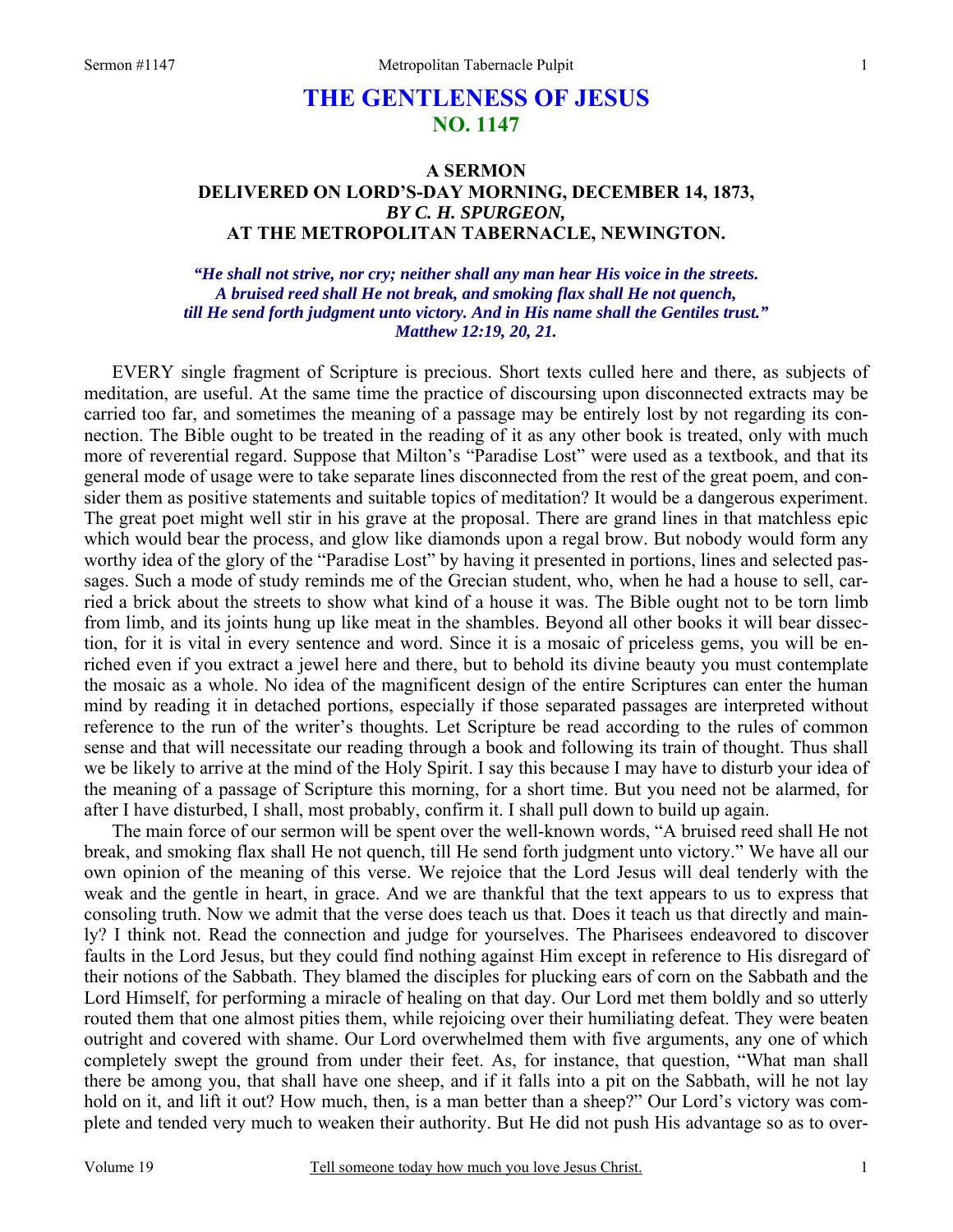turn the sway of these religious teachers. They were before Him as lamps so nearly blown out that nothing but a smoldering smoke remained. He did not proceed to quench them. In argument, He had proved their folly and had crumpled them up till they were like so many bruised bulrushes, but there He paused. He did not pursue the conflict further, but retired to Galilee, into the lone places and rural districts of the country, and preached the gospel. Lest a popular controversy and public tumult should arise, every time He worked a miracle He bade the healed one conceal the fact, in order that it might be fulfilled, "A bruised reed shall He not break, and smoking flax shall He not quench, till He sends forth judgment unto victory." And here let me ask, do not the last words of this passage imply that the smoking flax will be quenched and the bruised reeds will be broken when He shall "send forth judgment unto victory"? How will this be true if the passage refers to feeble saints? The first meaning looks in quite another direction and points to the Lord's enemies. Now is the season of His patience, but a day of His wrath is on the way. He refrained from overthrowing His antagonists in the days of His flesh, but in the time of His second coming He will break His foes in pieces with a rod of iron. He will dash them in pieces like potters' vessels. Now His voice is not heard in the streets, but soon that voice shall be heard by all living and shall resound through the abodes of the dead. Now He strives not for the mastery, but then shall He go forth conquering and to conquer. Today, is the time of patience, gentleness and meekness, and with humble reverence let us meditate thereon.

The subject of this morning will be the *gentleness and long-suffering of the Lord Jesus; s*econdly, *the outcome of it,* "In His name shall the Gentiles trust," because they find Him so meek and tender. And, lastly, *the termination of it,* for though He is, at this present time, so merciful that He does not break the bruised reed, yet there is a limit set to it—"till He sends forth judgment unto victory."

**I.** THE SAVIOR'S FORBEARANCE. The passage wonderfully sets forth the Redeemer's gentleness and we shall contemplate it, first, *in His own life on earth.* What a quiet, unobtrusive life was that of Him whom they called, "the carpenter's son"! True, it was wonderfully energetic. There is a sense in which it must not only be admitted, but gloried in, that our Lord did both strive and cry, for spiritually He fought against sin even unto agony and blood. And with thrilling eloquence and plenteous tears He did cry out against evil and warn men to escape. He lifted up His voice like a trumpet and cried and spared not so that His persuasive voice was heard in the streets and throughout all the land His gospel was made known. But the passage teaches us that while others were contentious for power, clamorous for gain and eager for notoriety, Jesus was not so. He raised no party, He fomented no strife, He sought no honor, He courted no popularity. He left the arena of this world's contests to others; His was another field of conflict. Born, as He was, amidst the acclamations of the angels, reverenced by strangers from a distant land, foretold by seers and prophets, one marvels that He did not, even in early youth, shine forth as a "bright particular star." But for thirty years He retires to the workshop of Joseph and is there patiently occupied with "His father's business." We catch a glimpse of Him in the temple, but, as in a moment, He vanishes, again, into obscurity. Had we been in His place, young men of mettle and of warm blood, would we have waited thirty years and more? What hand could have held us back from the battle? Like the war horse, we would have champed the bit and pawed the ground, eager for conflict. Jesus was meekly quiet, neither striving, nor crying, nor causing His voice to be heard in the streets. When the time is come for Him to appear in public, He goes quietly to the banks of the Jordan. John is baptizing a multitude in the river, He does not press forward and claim the baptist's immediate attention, but He waits till all the people have been baptized, and then He tells John that He desires to be baptized by him. The deed is done and the Holy Spirit descends upon Him in the river, but He does not come up out of the Jordan at once to plunge into the midst of conflict, and preach a sermon with the fiery zeal of Peter on the day of Pentecost. Neither does He at once, go up to Jerusalem and proclaim Himself the Anointed of the Lord. Instead, He is led of the Spirit into the wilderness. His zeal was intense, but He had His spirit well in hand and not a grain of self-seeking ever defiled His ardor. The zeal of God's house had eaten Him up, yet He went quietly to the wilderness and afterwards to Cana and Capernaum and the more remote spots by the sea. He did not need excitement from the outside world to maintain the fires of His zeal, there was an inexhaustible fount of fire within. Therefore He was ardent but not noisy, intense but not clamorous. His first labors were very private. His kingdom came not with observation. He did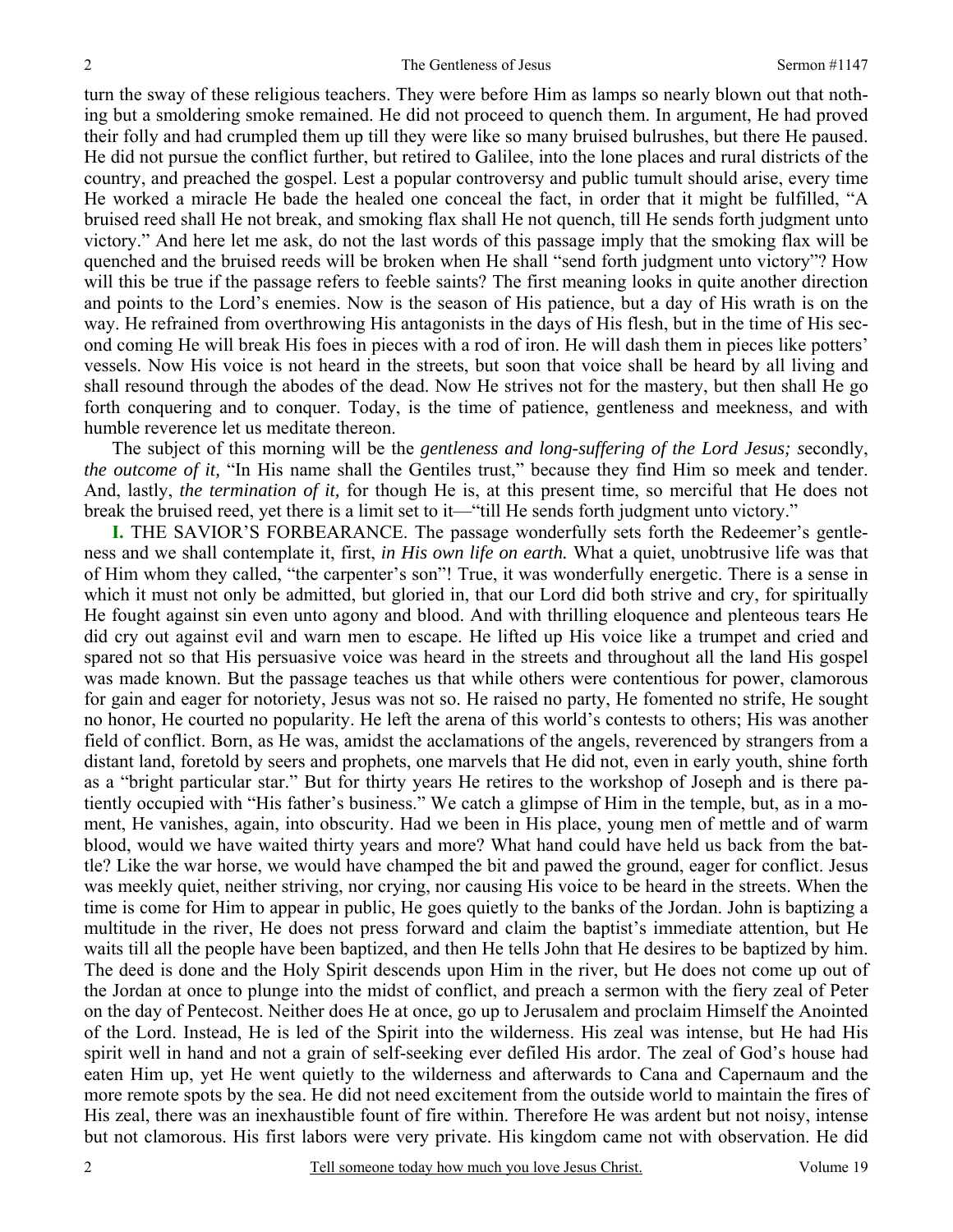#### Sermon #1147 The Gentleness of Jesus

not seek to entrap men into discipleship by arts which are commonly employed. His first disciples were urged to follow Him by John, who said, "Behold the Lamb of God, which takes away the sin of the world." And then the disciples asked Him, "Master, where do You dwell?" He gathered them one or two at a time. He did not raise an excitement and lead hundreds captive to enthusiasm. Instead of stirring the metropolitan city at once with His ministry, He went away to Nazareth and Cana, little paltry towns away among a rustic population. He went about healing the sick and teaching. Calling John, James, Peter, Andrew and Matthew, but not making very great headway, as we say, spending a whole day talking with a woman at a well, perfectly satisfied to be doing what violent spirits would call commonplace mission work. When He comes up to the feast at Jerusalem to preach, He stands there and declares the word. But when He is opposed He disappears and is back again, in His retirement in Galilee, still pursuing His lowly work of love. Our King came among us in meek and lowly guise, and so He continued among us. You shall not find Christ pushing His way among the politicians, crying, "I claim leadership among the sons of men."He never marches at the head of an admiring mob to assert His supremacy by their aid, and alarm His foes by terror of their numbers. But gently gliding through the world, seen by His light rather than heard by His sound, He was content to shun fame and avoid applause. He frequently forbade the grateful patients whom He had healed to mention His name or publish the cure. His modesty and love of quiet shrank from notoriety. It was abundantly true of Him, He did not strive nor cry, and neither did any man hear His voice in the streets. A bruised reed He did not break and smoking flax He did not quench.

The meaning of what I have said is this—Jesus never became a party leader. He was no place-hunter or demagogue. There arose many in His day who claimed to be great ones and drew many people after them by the pretence that they were the promised deliverers. And by-and-by their clamors created strife, for the troops of the Romans were after them, and tumult and bloodshed was the lamentable sequel. Never did our Lord bid His servants fight, for His kingdom was of another order. When, for once in His life, He rode in state as a king through the streets of Jerusalem, the shouting was only that of children who said, "Hosanna" in the temple, and of a willing, peaceful company of disciples, whose only weapons were palm branches and boughs of the trees. No war horse did He ride, He chose the lowly ass. As compared with those who clamored for place and power, He was like a mute man all His days, though able to have awed or charmed the multitude to do His bidding. He loved the lone mountain side better than the throng of the crowd. He could not help being popular—such a speaker as He was, must attract His thousands for, "Never man spoke like this Man." And such a miracle-worker as He was, how could it be but that the people would follow to witness His wonders and eat of His loaves and fishes? And such a generous spirit, so noble and so free-hearted, it was little marvel that the people would have made Him a king, but He tore Himself away. They sought Him and found Him not. He came to endure, not to enjoy—to be despised, not to be crowned. How often did He escape the congratulating crowds! He took a boat and passed over to the other side. Rough waters were more to His mind than hot-brained mobs of transient admirers who could be bought by bread and fish. His design was not to be the idol of the populace, but to break their idols and lead their hearts back to God. Therefore He did not strive nor cry, nor run in the world's race, nor battle in her wars.

As He shunned popularity, so He made no use of the carnal forces which lay ready at His hands. No doubt the priests and scribes were sometimes afraid to oppose Him for fear of the people, but they had no need to fear that He would shelter behind the populace. He asked neither the rich nor the strong, nor the many to protect Him, but felt quite secure till His hour was come. He spoke openly before them, unguarded by His friends and with neither weapon nor armor of defense. He never appealed to human passions or egged on the people against the tyrants of the hour. No sentence of His can be construed into a desire to meet force by force. One of His followers, who loved Him much, said, "Let us call fire from heaven upon these Samaritans." But Jesus said, "You know not what spirit you are of." In the garden of Gethsemane He might have summoned legions of angels to the rescue, but He agonized alone. Not a single seraph came from the throne to drive away the son of perdition, or the bloodthirsty priests. No destroying angel smote the men who spat in His face. No devouring flame burned up those who scourged Him. The force of His life was the omnipotence of gentle goodness. He did not lay the weight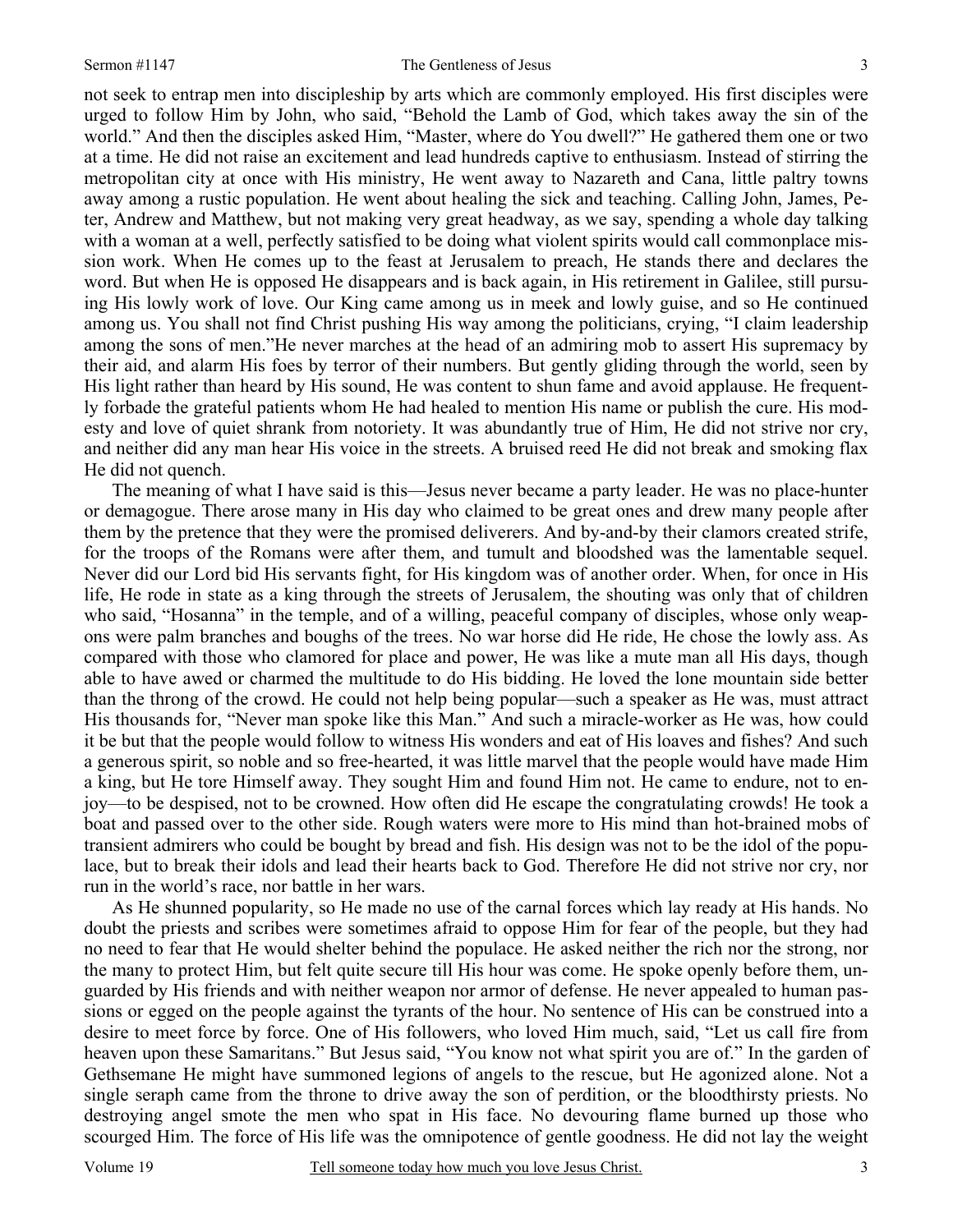of His little finger upon the minds of men to compel them to involuntary subjection. His conquests were such as led men in willing captivity.

Only think of what He might have done. Only think of what you and I would have done if we had been in His position, having such a work to do and such opponents. Have you ever felt, when you have seen the sin of this world, as if you wanted to put it down and stamp it out by force? Your indignation has been stirred within you and you have said, "I cannot bear it." When I stood in Rome and saw the idolatries of that city and its swarms of priests, I could not help exclaiming, "How is it that the eternal thunderbolts lie still? Had I one hour of the Lord's power I would sweep away the whole of this filth with the broom of destruction." But Christ, with these same thunderbolts in His hands, never used them at all. He had no curses for His foes, no blows for His enemies. The only time He did use the semblance of violence was when He took the scourge of small cords and chased the buyers and sellers out of His Father's house, a deed in which the awe inspired by His presence appears to have been the principal instrument employed. Such was His gentleness that when He might have shaken the earth and rocked the thrones of tyrants, and made every idol god totter from its bloodstained throne, He put forth no such physical power. But still He stood with melting heart and tearful eyes inviting sinners to come to Him. He used no lash but His love, no battleaxe and weapon of war but His grace.

Has it ever struck you that it was strange He should have stopped in Palestine, a little, miserable strip of country, almost too insignificant to be noticed on the map? Why did He confine Himself to Israel? Why sojourn in the remotest parts of the land? Why did He not at once go down to Greece and there, at Athens, meet the philosophers and convince them of His superiority? They must before long, have admitted that there was majesty about His teaching and have acknowledged Him as the wisest of men. Why not march to Rome and face proud Caesar and if He must die, die in some conspicuous place where the entire world would ring with it? Ah, no, He courted no notoriety. We are always saying, "Let us push and get to the front," but when the world's march is in the wrong way, the true leader is behind. Jesus made no desperate attempts to reach leadership. He relied upon the power of His Spirit and the force of love. The power of truth would, He knew, penetrate in quietness the prepared heart. He knew that the gospel, like fire, could burn its way without noise of drum or sound of trumpet. He was satisfied to pick out His few fishermen and His other disciples in whom His grace would be placed like a sacred deposit, and let the work go on like the silent growing of the corn in the ground which springs up, man knows not how.

I leave the question of His whole life; for I do not think it is necessary to say more to make you see how exactly the prophet has pictured Him here.

Now, secondly, the same has been true with regard to *the spread of the gospel.* The passage does not refer merely to Christ personally, but to Christ's entire work. And it is still true of Him, "He shall not strive, nor cry; neither shall any man hear His voice in the streets." No violence has been employed in the spread of the gospel. No carnal weapon has been lifted to promote Messiah's reign. He does not strive nor cry. When Mohamed would spread his religion, he would bade his disciples arm themselves, and then go and cry aloud in every street and offer to men the alternative to become believers in the prophet or to die. Mohamed's was a mighty voice, which spoke with the edge of the scimitar. He delighted to quench the smoking flax and break the bruised reed, but the religion of Jesus has advanced upon quite a different plan. Other forces, more mighty but not so visible, have been employed to promote the sway of Jesus. Never has He invoked the secular arm, He has left that to Antichrist and the seed thereof. No demand has been made by Him upon human governments to patronize or enforce Christianity. On the contrary, wherever governments have patronized Christianity at all, they have either killed it or else the infinite mercy of God alone, has preserved it from extinction. Jesus would not have the unbeliever fined, or imprisoned, or cut off from the rights of citizenship. He would not allow any one of His disciples to lift a finger to harm the vilest blasphemer or touch one hair of an atheist's head. He would have men won to Himself by no sword but that of the Spirit, and bound to Him by no bands but those of love. Never, never, in the church of God has a true conversion been worked by the use of carnal means. The Lord will not so approve of the power of the flesh. You do not find the Lord calling in the pomp and prestige of worldly men to promote His kingdom, or see Him arguing with philosophers that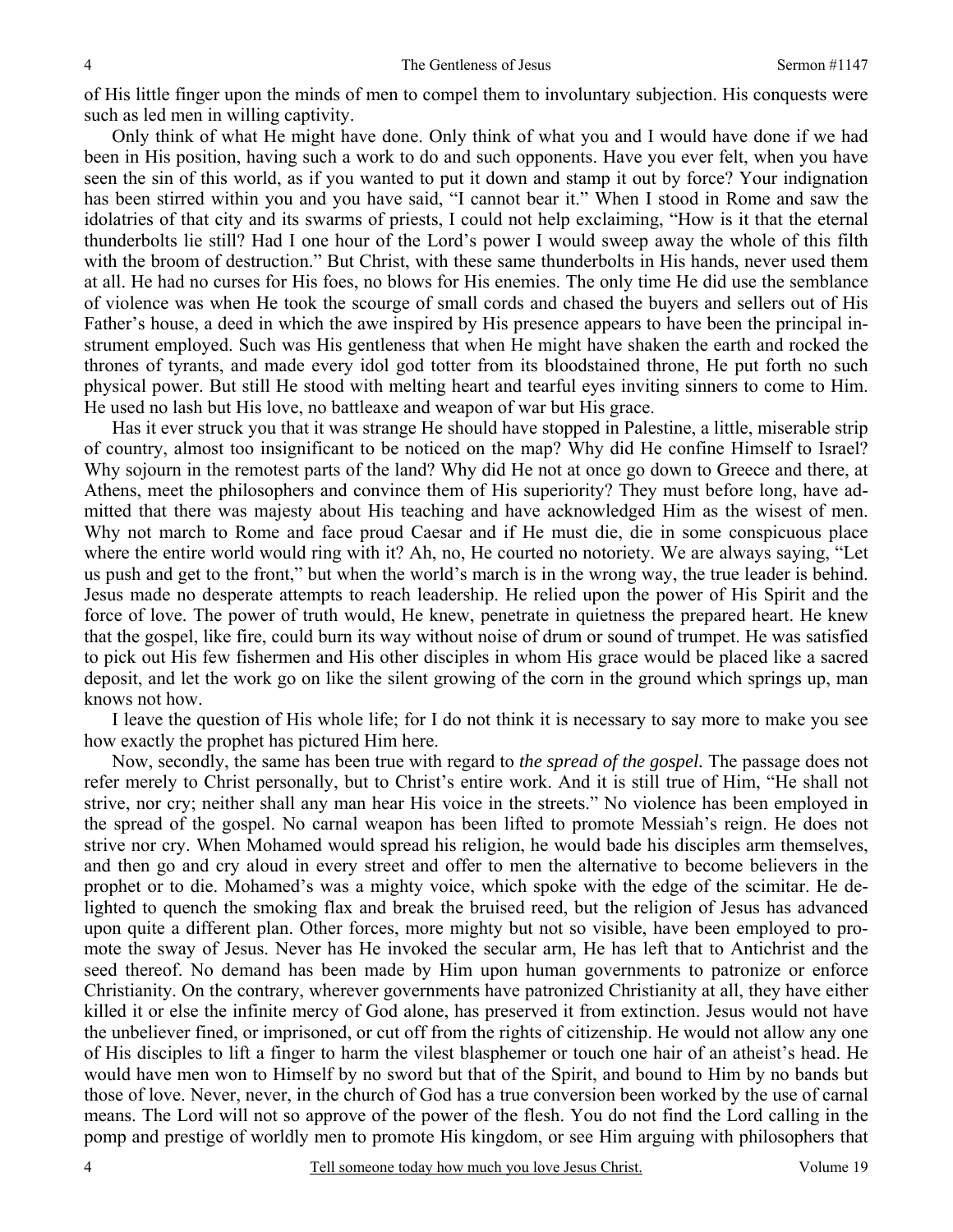have achieved great mental victories there and I will not question their claim, but spiritual triumphs I fear they will never win in this way. They have answered one set of arguments, and another set has been invented the next day. The task is endless. To answer the allegations of infidelity is as fruitless as to reason with the waves of the sea, so far as soul-saving is concerned. This is not the way of quickening, converting and sanctifying the souls of men. Not as a book of science will you triumph, O Bible, though your every word is wisdom itself! Not as a great philosopher will You conquer, O Man of Nazareth, though You are indeed, the possessor of all knowledge! But as the Savior of men and the Son of God shall Your kingdom come!

The power which Christ uses for the spread of His kingdom is exercised in conversion and is as different as possible from compulsion or clamor. Conversion is the mysterious work of the Spirit upon the soul. That great change could not be produced by the fear of imprisonment, the authority of law, the charms of bribery, the clamor of excitement, or the glitter of eloquence. Men have pretended to conversion because they hoped that a religious profession would benefit their trade or raise their social position, but from such conversions may God deliver us. Men have been startled into thoughtfulness by the excitement which arises out of Christian zeal, but any real spiritual benefit they may have received has come to them from another source. For the Lord is not in the wind or the tempest, but in the still small voice. That which is worked by noise will subside when quiet reigns, as the bubble dies with the wave which bore it. Hearts are won to Jesus by the silent conviction which irresistibly subdues the conscience to a sense of guilt and by the love which is displayed in the Redeemer's becoming the great substitutionary sacrifice for us, that our sins might be removed. In this way conversions are worked, not by displays of human zeal, wisdom, or force. "Not by might nor by power, but by My Spirit, says the Lord."

Nor, beloved, has Christ caused His gospel to spread by any manifestation of the terrors of His deity. Oh, if today this guilty land of ours were bruised beneath the feet of a destroying angel, or we ourselves, were made to sit in darkness that might be felt, or found our chambers filled with frogs and loathsome insects and our fields devastated by devouring locusts, then we dream that our countrymen would be struck down in terror at the power of Jesus, but such is not His mode of warfare. Plagues are more suited for the armory of the law than for the hospital of the gospel. He might, if He pleased, send down upon the worshippers of false gods, such terrible judgments that they would cry to the rocks to hide them and to the hills to cover them. While they are bowing before their demon gods, He might cause the earth to open and swallow them up. Or He could smite every priest at this hour with the leprosy, and richly would they deserve the doom. At this hour every deceiver of the people might suddenly be torn in pieces and appointed his portion with the tormentors, and divine justice would exonerate the deed. But the Son of Man does not so determine. With wonderful patience He sits still and bears the insults of succeeding generations. Were He not almighty, He could not so restrain Himself. He allows men still, to chant hymns to gods of wood and stone. He still allows priests to insult Him by pretending to manufacture the flesh and blood of His Humanity. He allows this blinded nation to follow its wicked priests and to forsake Himself, the only Priest. And all this He does while His saints are crying daily, "O Lord, how long?" and the souls under the altar are day and night petitioning for justice. He pauses in pity, waiting to be gracious, not willing that any should perish, unwilling to destroy. This smoking flax of heathendom, abominable as it is in His nostrils, He will not yet quench. And those broken reeds of ritualistic confidence on which men rely, He will not as yet break, for He is magnifying His patience and longsuffering. By-and-by He will "send forth judgment unto victory" and men shall see that the patient Lamb is also the mighty Lion of the Tribe of Judah. And He who was omnipotent to bear offenses will also be omnipotent to recompense His foes, and to ease Him of His adversaries.

We will now note another illustration of the same truth. We have observed His life and the spread of the gospel. Now note that the same truth appears in *the experience of every unconverted man*. I may be addressing one who has denied the existence of God. Wonder, O man, that, you still live, since you deny the existence of your Maker. You are to Him, no better than smoking flax or a bruised reed, but despite your insolence, He neither quenches nor crushes you. You enjoy the bounties of providence! You are

5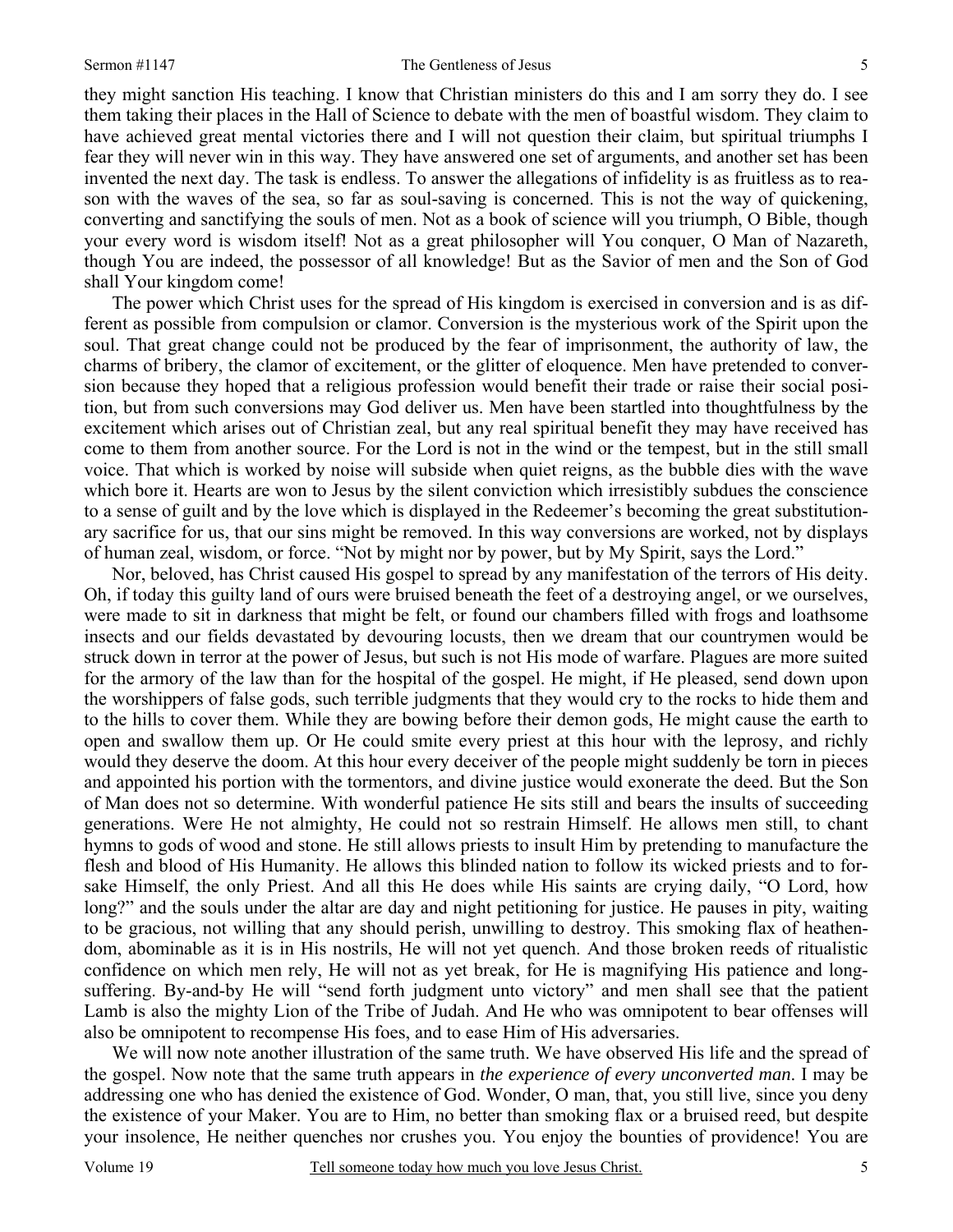permitted to inhale the air which afterwards you send forth in blasphemy! Is it not a marvel that you are not destroyed? Perhaps you have become openly profane as well as a secret doubter. You have insulted God to His face and dared Him to destroy your body and your soul. Why did He not at once, accept your profane challenge? Why? Because He is too great to be in haste to quench such smoking flax as you are, too kind to deal hastily with you. Justice will close her accounts with you by-and-by, but for the present the Lord lets such a bruised reed as you are, alone. Crush you? Yes, that He could. One word from Him, one look from His eyes and you would lie a corpse, and your putrid carcass would need to be hidden away in the dust. He spares you, not in indifference but in wonderful patience. He will not quench nor crush you. The Socinian says that Christ is not the Son of God and so robs Him of His greatest glory. But Jesus does not smite him. Hard and cruel things are said against the Lord and His great sacrifice, but He hurls no flames of fire upon the synagogues of the heretics. He suffers men to live in ease and comfort, even to old age, though every day they have insulted His majesty and rebelled against His throne. Nothing provokes Jesus more than injuries done to His people. There was a time when He saw Saul persecuting His church and He chided him from heaven. His eyes flashed fire upon the apostle and he fell to the ground, but even then mercy had moved the Savior, and not fury. "Saul, Saul, why do you persecute Me? It is hard for you to kick against the pricks," was a reproof such as only the gentle Jesus could have given. But, oh, how is it that He endures to see His people despised, rejected, slandered? How could the Lord Jesus sit still while the Papists were murdering the Vaudois in the valleys of the Alps? How could He be still on St. Bartholomew's Eve while the alarm was sounding and His own dear sheep were being slaughtered? How could He be quiet when Smithfield was black with the ashes of His saints? In His forbearance we find the answer. His long-suffering is intended for the salvation of men, and it is amazing. I put it to any here present, who have been provoking Christ for years, could you have borne with your fellow creatures as Christ has borne with you? You, especially, who hear the gospel from day to day and yet put off obedience to its commands and indulge in private sins, and partake in evil lusts, in defiance of your conscience and the rebukes of the Spirit of God—I ask you, do you not wonder how Jesus bears with you? Why, I know men who, if but half a word is spoken to provoke them, will fall to blows. And I know very few who would quietly bear six or seven provocations. But yet here is the Lord Jesus Christ able to destroy you, His adversary, and yet, for the space of thirty, forty, fifty, perhaps sixty or seventy years, still does His patience wait. Oh, the mercy of the Lord! The mercy of the Lord!! He will not break the bruised reed nor quench the smoking flax!

One more remark should be made here. Our present view of the text proves beyond question, *His compassion to those who are weak and feeble, but are of a right spirit.* We generally understand the passage to mean that wherever there is a spark of grace, Christ will not quench it, and wherever there is any brokenness of heart Christ will not destroy it. Now, observe that instead of denying that this is the meaning of the passage, while I do assert that it is not the first meaning, I have helped you to see how forcibly this truth may be inferred from the text. For if Christ would not quench those Pharisees and Sadducees, who were so obnoxious, if He does not put down cruel kings and great potentates, if He bears with infidels and skeptics, and with persecutors and profane persons, how much more will He deal gently with those who are truly seeking Him, but whose spiritual life is feeble, so that they are comparable to bruised reeds and smoking flax? Instead of setting aside, we have rather confirmed and brought into clearer light the meaning which is usually given to the text. O poor heart, are you seeking Jesus! Is it a poor, trembling search as yet? Are you afraid that He will reject you? Have you begun to pray, but does that prayer seem too feeble to enter the gates of heaven? Be of good courage. He who has patience with His proudest foe will not be hard and censorious to a trembling penitent. It cannot be that He who is too tender to destroy the howling beast which snarls at Him, should be so severe as to slay the lamb which pines at His feet. Weak and trembling one, be of good courage.

As for you who are converted to Him and can say that all your hope is placed in Him, it may be you are depressed because you do not grow in grace as you would wish to do. And there are times when your anxiety to be right leads you to make rigid self-examination. And then you are grieved because there does not appear to be more grace in you than fire in a dying candlewick, nor more true life in you than there is of strength in a bruised reed. Well, never mind. Jesus has a special care for the weak and is ten-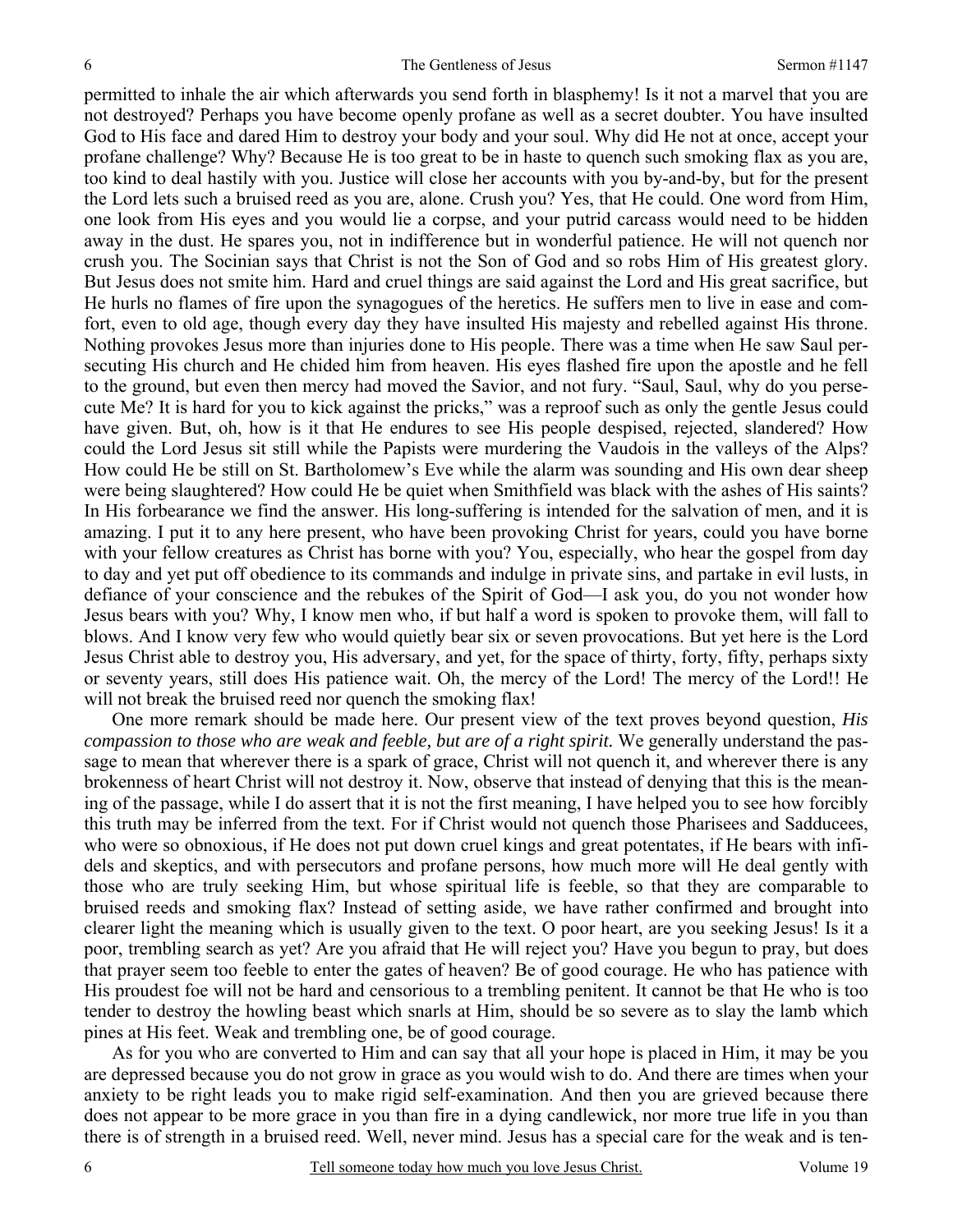#### Sermon #1147 The Gentleness of Jesus

der to the utmost degree towards such as need to be gently handled. Has He not said, "He carries the lambs in His bosom, and does gently lead those that are with young"? Only let your faith be sincere and if it is but as a grain of mustard seed it shall bring you into the kingdom. Though you can but look with a bleared eye at the cross and scarcely see it by reason of the tears of your sorrow, yet, if you do but trust in the great sacrifice, you are saved. For Jesus is no rough taskmaster towards seeking souls. He is no stern judge or heartless driver of the weak. He is very pitiful and full of compassion.

And you, backslider, where are you? Your light, once so brilliant, has waned into a mere spark and your only sign of possessing the heavenly fire is the smoke of your desire. You are saying, "Would God I had the life of grace in my soul! I cannot be happy in the world and yet I fear I have no share in the world to come." Backslider, you have been broken and rendered useless by sin, you have fallen from your steadfastness. You are not fit to be a pillar in the house of your God, but only to be thrown on the dunghill like a broken bulrush. Yet Jesus, when men reject you, will receive you. And when your conscience reprobates you, His love will not discard you. Be of good cheer. He who affords His direst foes a thousand opportunities to repent will not, in His fierce anger, cast out those who crave mercy at His hands.

**II.** THE OUTCOME OF THE GENTLENESS OF CHRIST. "In His name shall the Gentiles trust." What does this mean? Why, power, violence, harshness, severity are never to be trusted. You cannot win men's hearts by such means. The Parisians wrote upon the wall of the Imperial Palace, "Infantry, cavalry, artillery"—these were the basis of the imperial power. But an empire founded upon such things melted away like snow in summer. If there had been loyal affection between the ruler and the ruled, a thousand German invasions could not have dissolved the tie. When the old Napoleon was on the rock of St. Helena, he said gloomily to one of his attendants, "My empire has passed away, because it rested upon force, but the empire of Jesus still lasts, and will last forever, because it is based upon love." What has Jesus done for His subjects but loved them better than anyone else could have done, suffered for them beyond all and conferred greater blessings upon them than the entire universe besides could have bestowed? By such things He has captured their hearts. You may tempt away Christ's followers from Him when you can find them a better master, or a more loving friend—but not till then. You shall win us to a new leader when you can show us a better. But you cannot even imagine one who could compare for an instant with the chief among ten thousand, the altogether lovely. We who are descendants of the Gentiles trust Him, and trust Him implicitly, because He is so divinely gentle, so omnipotently tender. Savior, You are no tyrant! You do not trample on the poor and needy, or oppress the weak and trembling! You are mercy itself, love embodied, grace incarnate—therefore do the people flock to You and in Your name do the Gentiles trust.

The power of Jesus over men lies in the fact that He has taught them to trust Him. The firm faith of His followers consolidates His kingdom. When His Word comes home to us in its own soft and gentle manner, and He manifests Himself to us as He does not unto the world, and when He permits us to put our finger into the print of the nails and our hand into His side, and when He says, "You are Mine and I am yours." Oh, then we feel burning in our soul like coals of juniper, that grand enthusiasm which is the terror of the adversaries of Christ, and the power of the church. More potent than the edge of the sword is the intense love of saints. As the might of the north wind when it chases away the mist, such is the divine force of love for Jesus when it fills the heart. It chases away all lethargy and sin. When we truly trust our Lord we feel that we can do anything for Him. Impossibilities have ceased and miracles have returned. When we trust Christ, self-sacrifice becomes a joy and holy daring is but a natural impulse. By trust in Christ the weakest have been made strong, feeble women have routed their persecutors and humble men have confronted the proudest despots without fear. O Lord Jesus, the Gentiles trust You because You are meek and lowly, and their trustful love is the strength of Your growing dominion.

**III.** The last thing is this, THE TERMINATION OF THIS GENTLENESS. Our jaded spirits think the end long in coming. Read an account of the Popish Confessional, or stand, as I have done, by the confessional box and read, printed before your eyes, the subjects which are to be matters of question between the priests and the young girls who confess to him. And if you do not feel as if you could invoke a curse upon each shaven head, you are something more or less than man. It makes one's blood boil to